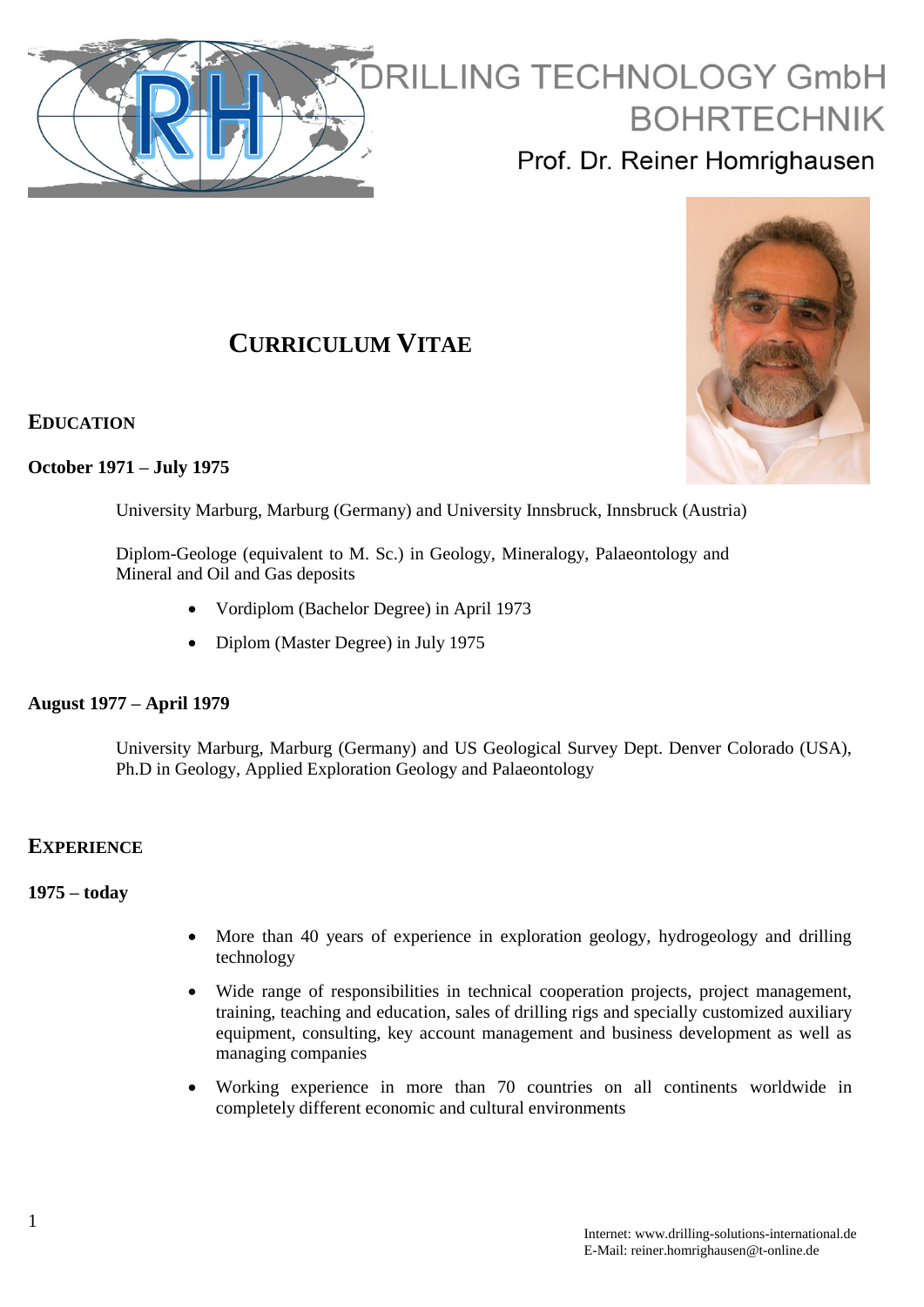

# **COMPETENCIES**

- Exploration geology for anthracite and lignite, for diamonds and gold as well as for base-metals and semi-precious stones*.*
- Planning, designing and construction of piezometer- and water wells of any kind and to any depth.
- Planning, designing and construction of geothermal wells to exploit geothermal energy for heating and cooling low energy buildings up to campus size.
- Calculating, planning, preparing, organizing and executing drilling projects of whatever size, especially in countries and environments where no other drilling contractors are not capable to execute or do not want to go.

# **PROFESSIONAL EXPERIENCE**

# **Since Oct. 2016**

# **Consulting Engineer specialized in drilling technologies and any kind of well construction**

# **May 2012 – March 2016**

# **Global Business Development and Key Account Manager for BAUER Resources**

- Managing the global account of companies in the mining industry like De Beers, Debswana, Namdeb, BHP Billiton, Rio Tinto, Anglo Coal, Anglo Platinium, Newmont, Anglo Gold and other junior mining companies.
- Introducing new more modern and more economical exploration and deferred exploration techniques.
- Teaching and further educating clients' staff either in Germany, in their own countries or in the field during execution of exploration work.
- Managing the global accounts of International Oil & Gas Companies like Shell, Exxon-Mobil, Total and similar companies as far as their engagement in unconventional hydrothermal carbon deposits as there are: oil-shale, shale gas, coal-bed-methane and oil-sand deposits are concerned.
- Introducing mobile semi-automatic drilling rigs to cut costs for the exploration by more than 50% making the exploration more economical.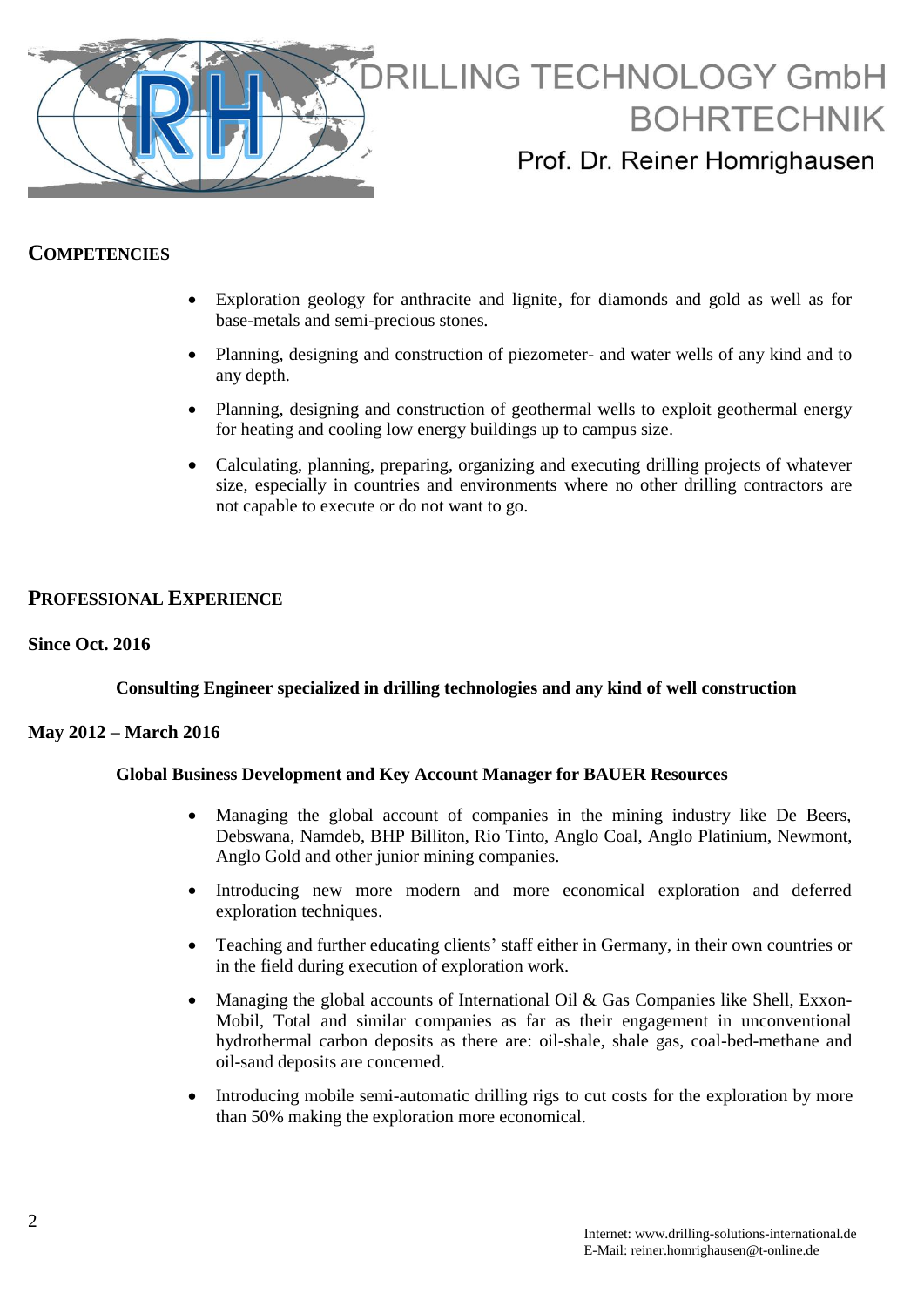

# **May 2007 – May 2012**

# **Director of the BRE Exploration & Mining Group of Companies**

- Coordinating the marketing worldwide for all the companies of BRE and support the management of the companies in project acquisition and project execution.
- Advising the BRE-management in company acquisitions by collecting relevant market information.
- Coordinating the project activities of sister companies within the BRE-group and PRAKLA Bohrtechnik GmbH in big international projects.
- Recruiting and employing key staff for the fast growing business worldwide using my existing personal network.

#### **August 2001 – April 2007**

#### **General Manager of GWE – Group of Companies (Pumpenboese/SBF Hagusta)**

- Structuring the GWE-organisation (merger between Pumpenboese and SBF-Hagusta) as far as:
	- national and international sales are concerned, the production of stainless steel, black steel, u-PVC and HDPE products, furthermore
	- servíng the international key accounts of GWE and developing business opportunities in new markets,
	- coordinating business with international organisations like: GIZ, World Bank, European Development Bank, JICA, UNICEF and smaller private institutions,
	- initiating the design of new products promoting the full product range,
	- representing the group of companies of GWE in different national and international organisations.

# **August 1988 – August 2001**

#### **General Manager of Celler Brunnenbau GmbH**

- Restructuring the operation of the company within Germany
- Initiating and structuring international drilling activities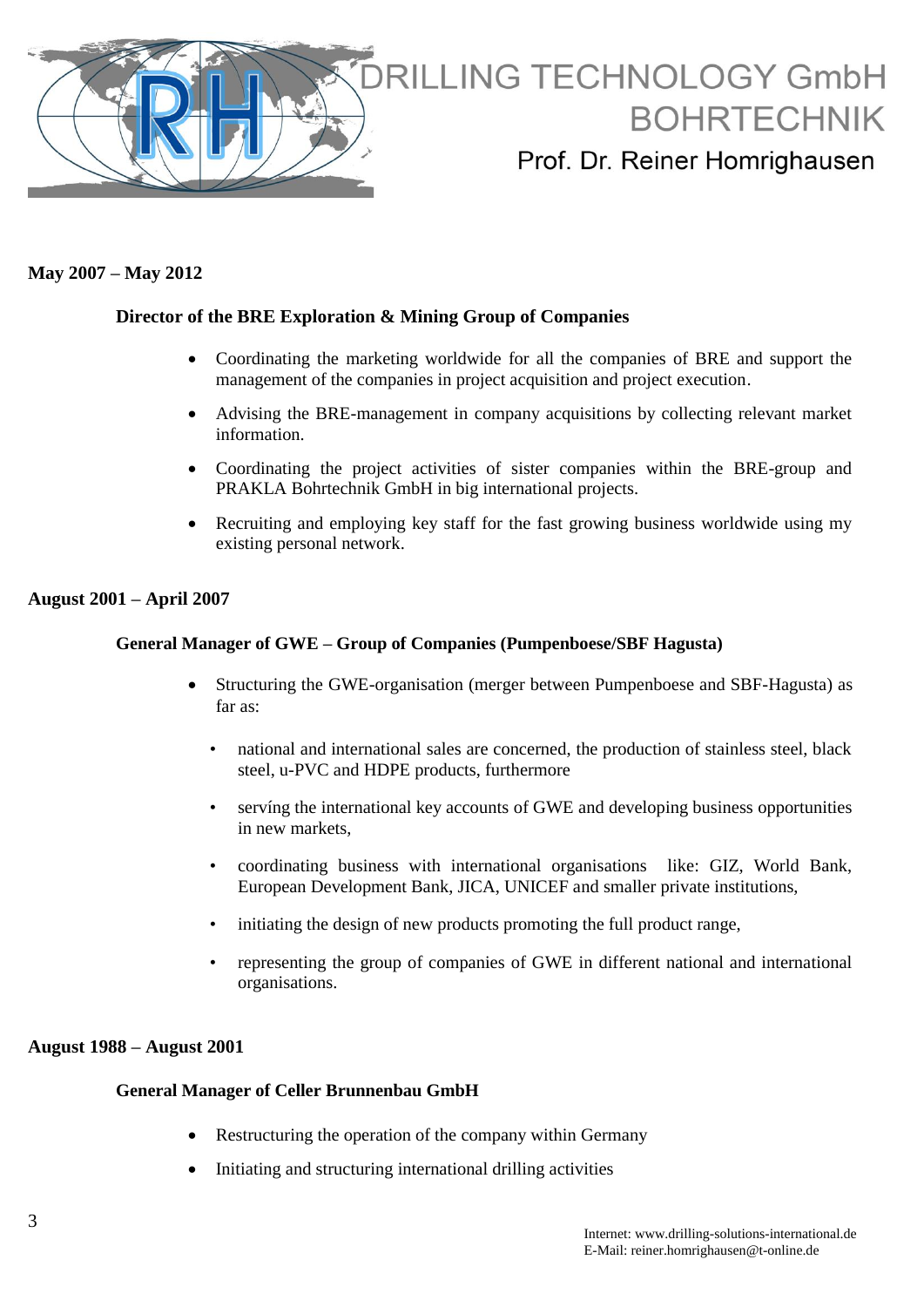

- Advising the owners of the company to acquire companies in East Germany after the reunification
- Training the management and key personnel of the newly founded companies in East Germany
- Employing and educating a second management level to organize the growth of the group of companies
- Supporting the owners of Celler Brunnenbau to become the strongest and most diversified privately owned drilling contractor in Europe

#### **July 1984 – August 1988**

#### **Head of Overseas Drilling Department of PRAKLA SEISMOS GEOMECHANIK**

- Calculating, planning, preparing and executing a number of water well drilling and construction projects in the Sahel (Senegal, Gambia, Guinea, Bissau and Chad) together with GTZ (Saudi Sahel Project Phase 1 and 2)
- Managing the key accounts and the consulting agencies involved
- Recruiting and employing the necessary human resources like geologists, engineers and project managers for the projects
- Training and educating PRAKLA's and their clients' personnel

# **January 1982 – June 1984**

#### **Exploration work and training of counter-part geologists and technicians in Ghana**

- Gold and diamond exploration work in Central Ghana with the BGR (Federal Institute of Geological Sciences and Natural Resources) in a joint venture with the Geological Survey Department of Ghana in Accra. Major with the targets:
	- Exploration of the Bibiani Range in the Ashanti region for gold and diamonds
	- Education of geologists and technicians in exploration and basic geological mapping
	- Evaluation of exploration results and recommendation for profitable mining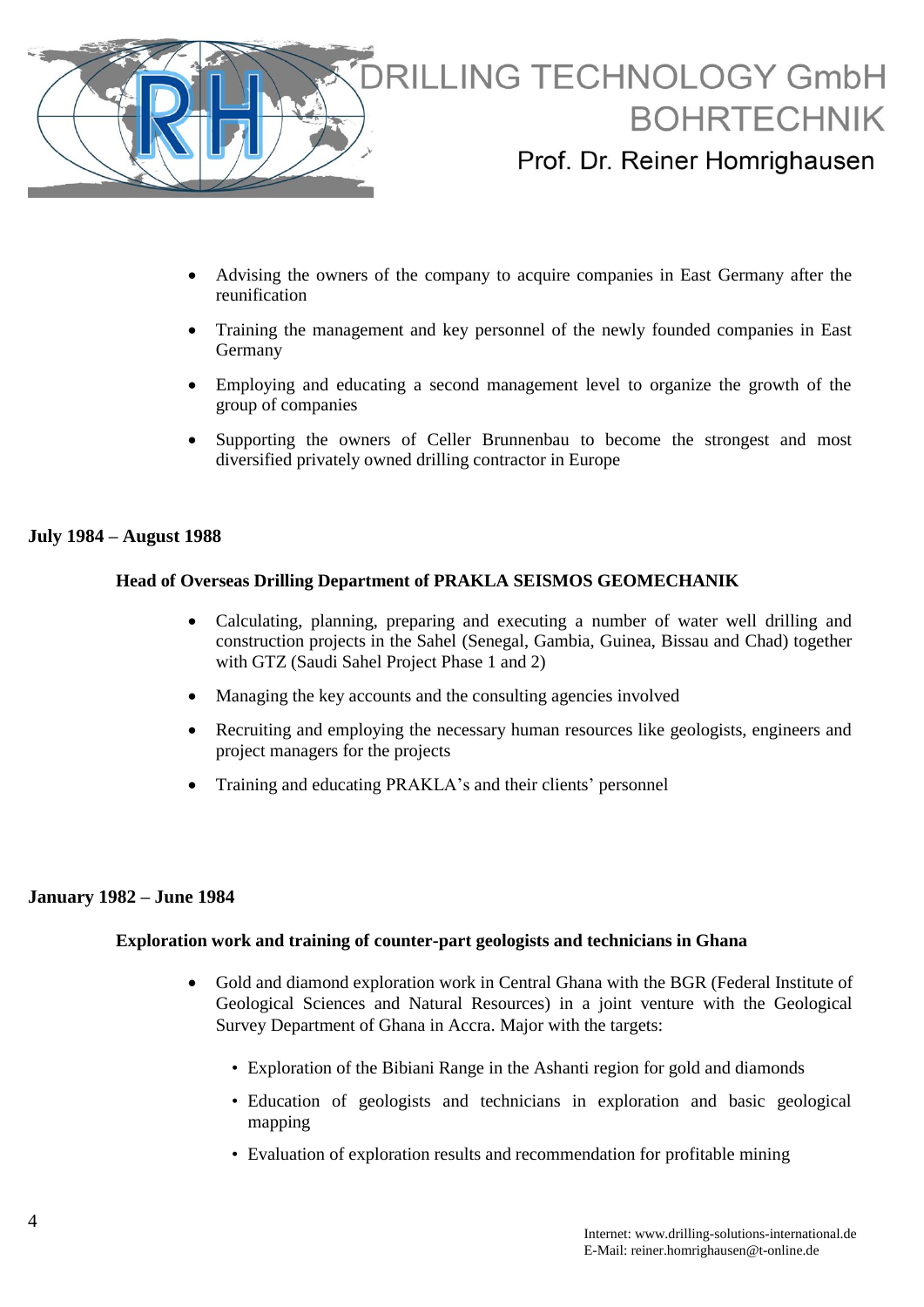

# **May 1979 – December 1981**

# **Sedimentologist in the Research Laboratory of German Texaco in Wietze**

- Sedimentological and diagenetical evaluation of oil and gas payzones of deposits in Germany, offshore North Sea, offshore Baltic Sea, Saudi-Arabia, Sudan, offshore Somalia and Angola
- Being on location to organize coring of pay zones, planning the logging and evaluating the reservoir

# **August 1977 – April 1979**

#### **PHD-Thesis**

• Scientific research and writing the PHD-thesis at the University of Marburg and carrying out comparable studies at the Geological Survey in Denver/Colorado, USA

### **September 1975 – July 1977**

#### **Basic mapping and exploration of base-metal-deposits in Sudan**

 Basic mapping, exploration of base-metals and training of Sudanese geologists in the field in a technical cooperation project between the BGR Germany and the Sudanese Geological Survey Department of Khartoum/Sudan

# **TEACHING EXPERIENCE AND PUBLICATIONS**

# **1986 to today**

# **Lecturer at different Universities and Colleges**

- Topics:
	- Applied geology and hydrogeology
	- Exploration technologies and
	- Drilling technologies of any kind